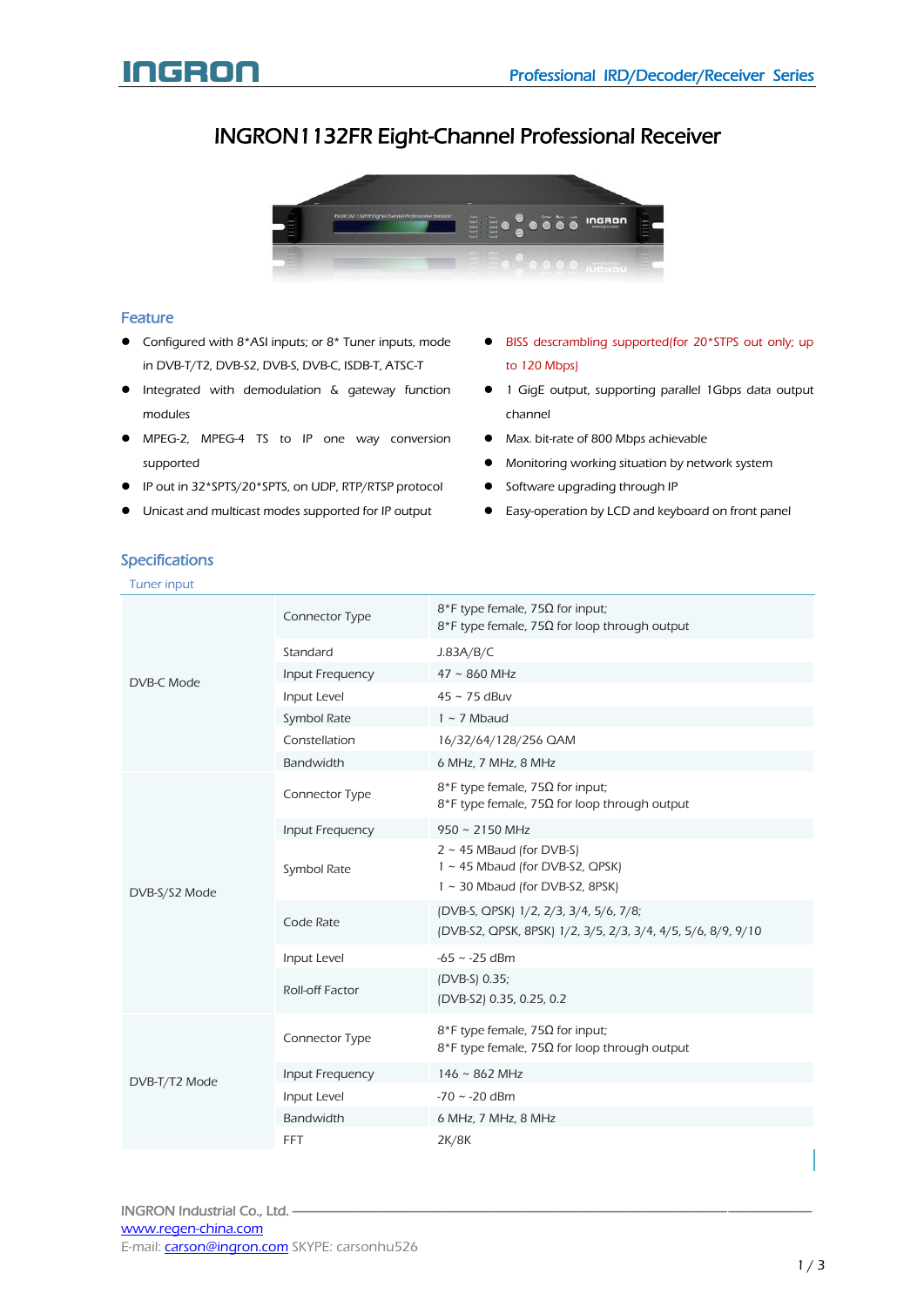# INGRON

# Professional IRD/Decoder/Receiver Series

|                    | <b>Connector Type</b> | $8$ *F type female 75Ω for input;<br>$8*$ F type female 75 $\Omega$ for loop through output |  |  |  |
|--------------------|-----------------------|---------------------------------------------------------------------------------------------|--|--|--|
| ATSC Mode          | Input Frequency       | $54 \sim 864$ MHz                                                                           |  |  |  |
|                    | Input Level           | $-70 \sim -20$ dBm                                                                          |  |  |  |
|                    | <b>Bandwidth</b>      | 6 MHz                                                                                       |  |  |  |
|                    | Constellation         | 8VSB                                                                                        |  |  |  |
|                    | Connector Type        | $8*$ F type female 75Ω for input;<br>1*F type female 75 $\Omega$ for loop through output    |  |  |  |
| <b>ISDB-T Mode</b> | Input Frequency       | $153 \sim 862$ MHz                                                                          |  |  |  |
|                    | Input Level           | $-70 \sim -20$ dBm                                                                          |  |  |  |
|                    | <b>Bandwidth</b>      | 6 MHz / 7 MHz / 8 MHz                                                                       |  |  |  |

## ASI Input

| <b>Number</b>  | $8*$ ASI                          |
|----------------|-----------------------------------|
| Standard       | DVB-ASI, EN50083-9                |
| Input Bit-Rate | ≤49 Mbps                          |
| Connector Type | BNC female interface, 75 $\Omega$ |
|                |                                   |

#### **Output**

| IP Output |                           |                                 |  |  |
|-----------|---------------------------|---------------------------------|--|--|
|           | <b>Transport Protocol</b> | TS over IP output, UDP protocol |  |  |
|           | Mode                      | Unicast or multicast            |  |  |
|           | Connector Type            | RJ45, 1000M GigE                |  |  |
|           | Output Channel            | 32*SPTS or 20*SPTS for option   |  |  |

#### Other Functions

|                          | Mode                                   | Mode 1. Mode $\mathsf E$ |
|--------------------------|----------------------------------------|--------------------------|
| <b>BISS Descrambling</b> | Available for 20*SPTS out version only |                          |

#### Management

| Local Control  | by keyboard or LCD on front panel |
|----------------|-----------------------------------|
| Upgrading      | by Ethernet interface             |
| Remote Control | by web NMS                        |
| Language       | English                           |

#### **General**

| Voltage           | 100~240V AC, 50/60Hz                                        |
|-------------------|-------------------------------------------------------------|
| Power Consumption | 18.0 W                                                      |
| Environment       | $0~45^{\circ}$ C (Operation), -20~80 $^{\circ}$ C (Storage) |
| Dimension (W*D*H) | 482*405*44 mm                                               |
| Gross Weight      | 4.0 KGS                                                     |

### **Introductions**

INGRON1132FR Eight-Channel Professional Receiver acts as a high-efficiency device for conversion from Tuner or ASI to IP in digital TV head-end systems. It demodulate received 8\*RF signals to TS signals (or 8\*ASI), and then transmit them via IP(GigE, 1000M, UDP protocol) port. RF input signals can be in DVB-C, DVB-S/S2, DVB-T/T2, ISDB-T or ASTC standard. The device is able to output with 32\*SPTS/20\*SPTS, while with 20\*SPTS out version, BISS descrambling is supported. Due to its features of high integration, multi-channel capacity designs, low error rate, etc., INGRON1132FR has been widely used between the new generation of IP network and DVB network, and also an ideal and cost-effective choice in IPTV systems.